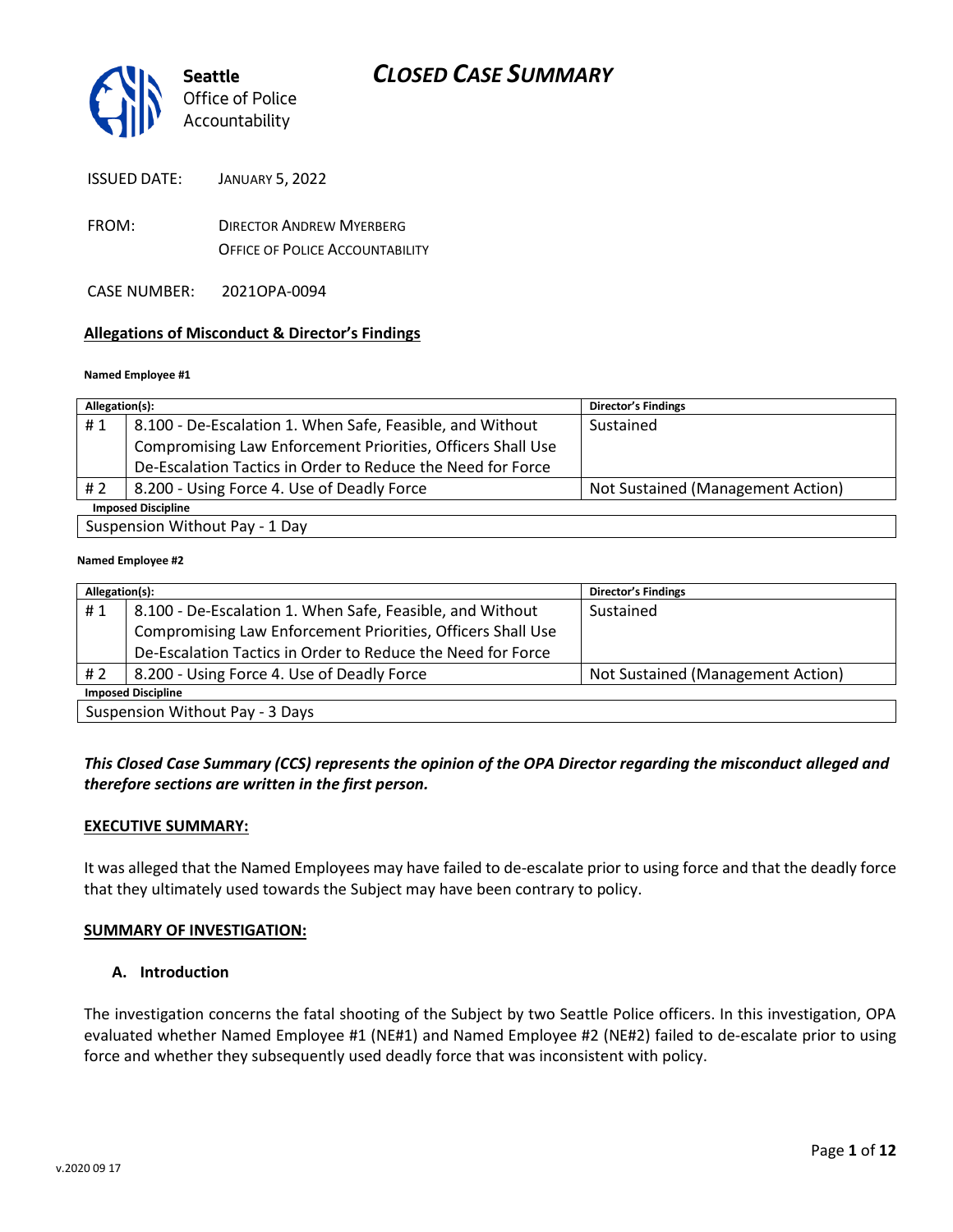OPA CASE NUMBER: 2021OPA-0094

### **B. Initial Contact with the Subject**

*Office of Police Accountability*

**Seattle**

On the evening of February 16, 2021, two officers employed by the Port of Seattle Police Department (PSPD) were driving northbound on Alaskan Way in their vehicle. They stopped at a red light and saw an individual – later identified as the Subject – walking on the west sidewalk. The PSPD officers later reported that the Subject stepped off of the sidewalk and approached the police vehicle. The Subject was holding what was described as a large butcher knife to his throat. The PSPD officers recalled hearing the Subject say: "I need you to kill me" and "I need help, I need you to kill me." The PSPD officers exited their vehicle. One of the officers – referred to here as PSPD Officer #1 – deployed with a 40mm less lethal launcher ("40mm launcher"). The officers advised radio concerning the situation and also called for assistance from SPD. Five officers were initially dispatched and logged to the call. The information provided on the CAD Call Report was the following: "Per Port PD, suic male has a knife to his throat. He is running from Port PD SB."

After the two PSPD officers exited their vehicle, the Subject began jogging away from them. The Subject continued to travel northbound on the west sidewalk. The PSPD officers got back into their vehicle and followed behind the Subject. During this time, the PSPD officers communicated with the Subject, including offering help and mental health assistance. SPD Dispatch requested that an officer equipped with a 40mm launcher respond but no such officer was on-duty at the time in the West Precinct. However, an East Precinct officer replied, said he was equipped with a 40mm, and indicated that he would go to the call.

The Subject continued northbound proceeding towards Pier 55. The PSPD officers continued to follow him from a distance. When he reached Pier 55, the Subject used the knife to cut his neck. The PSPD officers tried to communicate with the Subject unsuccessfully. At that time, five SPD officers began arriving, all getting to the scene in close proximity to each other.

The SPD officers began to take the lead in following the Subject. During this time, the Subject remained a constant distance of around 100 feet away from the officers. The PSPD officers were not equipped with video; however, the SPD officers recorded their response to this incident on both Body Worn Video (BWV) and In-Car Video (ICV). The BWV showed that one of the officers – referred to here as Witness Officer #1 (WO#1) – began to take the lead in coming up with a tactical plan. He recognized that PSPD Officer #1 had a 40mm launcher and he began to divvy out roles to the other officers, including hands-on, less-lethal, and lethal cover. WO#1 took control of communications with the Subject and tried to make contact with him. The Subject was non-responsive. At least one other officer – referred to here as Witness Officer #2 (WO#2) – gave commands to the Subject to drop the knife; however, the Subject did not do so and continued to hold it, including up to his neck. The officers maintained distance between themselves and the Subject, with officers estimating that they were anywhere from 20 feet to 75 feet away. During this time, one person came out of a business and WO#2 directed the individual to go back inside. Other than this, pedestrian traffic appeared minimal. WO#1 went over the radio and stated that they had an officer equipped with a 40mm launcher at the scene – PSPD Officer #1 – and he asked for the air to be held (putting a hold on radio transmissions so that emergency broadcasts could be made by the officers without confusion or interruption). SPD officers also asked PSPD Officer #1 to take the lead.

### **C. Response to the Scene by the Named Employees and the Fatal Shooting of the Subject**

At around this same time, NE#1 and NE#2 were driving together to the scene in their patrol vehicle. Throughout that time, they had their radio on and updates were audible. They were emergency driving with their lights and sirens on

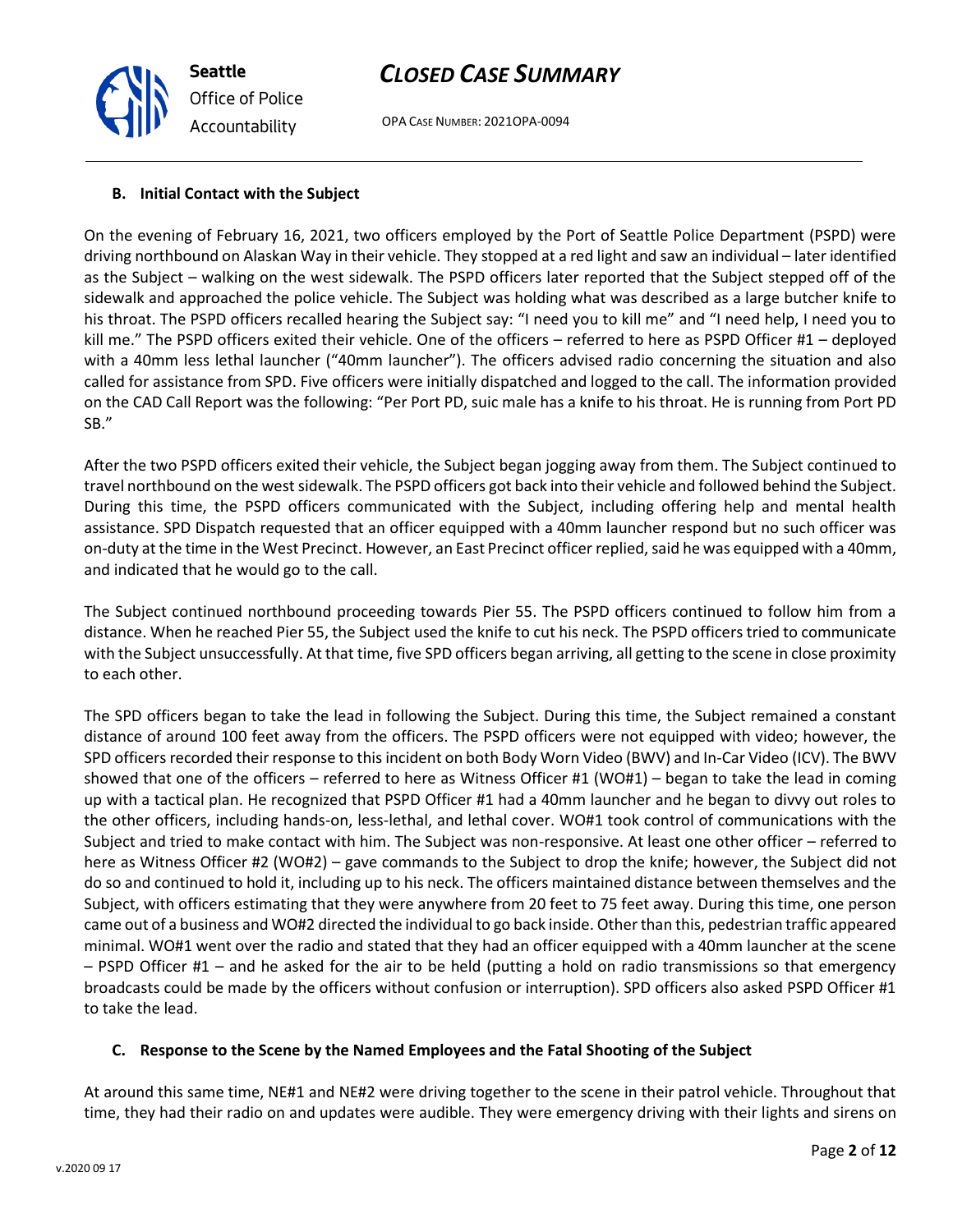

**Seattle** *Office of Police Accountability*

# *CLOSED CASE SUMMARY*

OPA CASE NUMBER: 2021OPA-0094

as they proceeded southbound on Western Avenue. They approached a flashing red traffic light and NE#2 told NE#1 to turn right. As they did so, radio updated that there was an SPD officer available with a 40mm launcher and then again that there was a 40mm launcher on scene. There was one further update that the officers were going to make contact and a request for the air to be held.

NE#1 and NE#2 continued towards the scene and took a left turn from University Street onto Alaskan Way. NE#2 told NE#1 that he was going to deploy with his patrol rifle. Two seconds later, NE#2 exclaimed, pointing forward: "There he is, there he is, stop." NE#2 grabbed his patrol rifle and told NE#1 to hold on because the Subject was armed with a knife. NE#2 opened the door and got out of the patrol vehicle. At that time, the Subject was walking northbound on Alaskan Way, still on the west sidewalk. NE#2 stepped away from the open door, away from the patrol vehicle, and into the street. He told the Subject: "You need to stop." Other officers could also be heard telling the Subject to stop and to get on the ground. The Subject continued northbound until he got to the corner of Seneca Street. He stepped off of the sidewalk and began walking towards NE#2. In response, NE#2 told the Subject: "stop where you're at." The Subject, who still had the knife in his hand, said: "just do it." NE#2 moved back away from the Subject and said: "get down on the ground, stop!" The Subject moved closer to NE#2, closing the distance between them. The Subject had the knife in his hand raised up and towards NE#2. He repeated: "do it, please, just shoot me."

As this occurred, NE#1 moved from around the front of the vehicle to the rear left quadrant. She had her firearm drawn and pointed towards the Subject. The Subject advanced towards NE#2 and both NE#1 and NE#2 fired shots at the Subject. NE#2 hit the Subject several times, causing him to fall to the ground. NE#1 did not appear to hit the Subject with any of her shots. Simultaneously PSPD Officer #1 also deployed his 40mm launcher. However, at that point, NE#1 and NE#2 had already fired and the Subject was mortally wounded.

All in all, the Subject began advancing towards NE#2 approximately nine seconds after NE#2 emerged from the patrol vehicle. NE#2 fired shots at the Subject 14 seconds after exiting the patrol vehicle and five seconds after the Subject began advancing towards him.

After the shots were fired and the Subject struck, Officers began life-saving measures on the Subject and called for medical assistance. The Subject was ultimately declared deceased at the scene. NE#1 and NE#2 were separated, and the Force Investigation Team (FIT) was notified.

## **D. FIT Investigation**

Shortly thereafter, personnel from FIT responded to the scene. FIT notified OPA and OIG, both of which sent representatives to monitor the investigation into the incident. Once FIT arrived, they took jurisdiction over the investigation. FIT worked with CSI to document and collect evidence and to conduct round counts of the officers' firearms to determine who fired shots and how many shots were fired. Witness officers performed walkthroughs during which they stated where they, other officers, and the Subject were standing at the time of the shooting.

Later that evening, FIT conducted interviews of NE#1 and NE#2. Both officers also sat for follow up interviews. FIT further obtained written statements from a number of other witness officers.

On February 23, 2021, the FIT Captain made a referral to OPA concerning potential misconduct on the part of the Named Employees. In that referral, he wrote the following: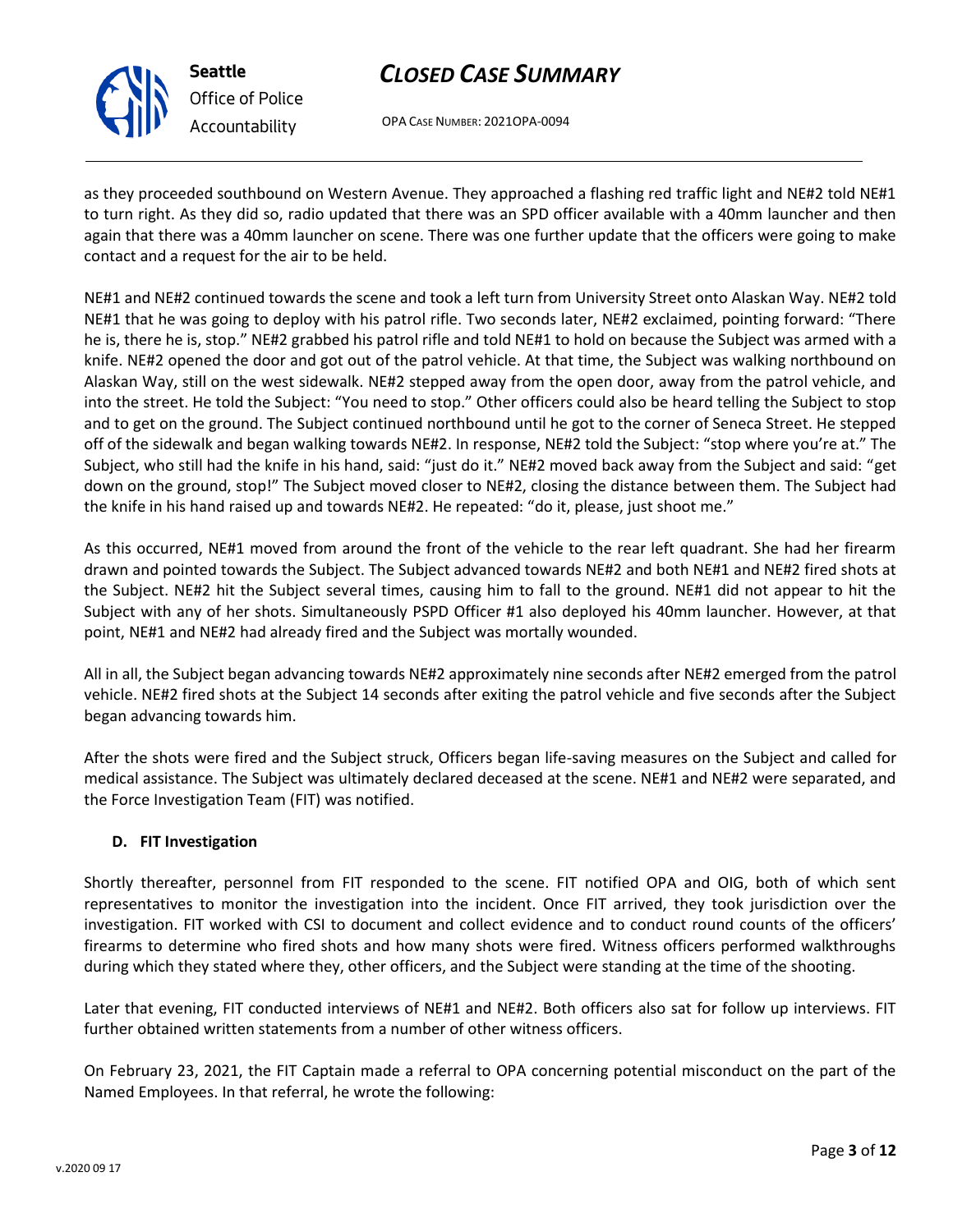OPA CASE NUMBER: 2021OPA-0094

Officers responded to a call of a suicidal man with a knife walking on Alaskan Way. There were several officers walking a safe distance behind the subject trying to engage the subject. [NE#1] and [NE#2] pulled north of the subject's location and in the direction he was walking. The officers left the safety of their car, confronted the suspect and ultimately shot and killed him. There was no exigency requiring immediate intervention by the officers, and no crime had occurred. The officers appear to have violated the deescalation policy by failing to utilize time, distance and shielding to reduce the chance of using force.

#### **E. OPA Investigation**

As part of its investigation, OPA reviewed the BWV and ICV from a number of officers, including the Named Employees. OPA further reviewed the contents of the FIT investigation, including the interviews conducted. OPA also reviewed SPD training's surrounding responding to individuals in crisis, the formation of contact teams, de-escalation, and other tactical considerations relevant to this case. Lastly, OPA interviewed NE#1 and NE#2.

#### **1. Named Employee #1 Interview**

At the time of this incident, NE#1 had been employed with SPD for nearly two and a half years. NE#2 was her partner and they worked together often. She was relatively new to West Precinct Third Watch and was somewhat unfamiliar with that area of the city. NE#2 had more familiarity with it.

NE#1 recalled that there was a radio update of a suicidal male on Alaskan Way. It was reported that the male was armed with a knife and had the knife to his own throat. When asked by OPA whether she remembered any other radio broadcasts, she said that there was an update that the Subject had cut himself and was moving northbound towards the Argosy Cruise Terminal.

NE#1 said that she was driving, and NE#2 was in the passenger seat. She said that, in their partnership, the passenger was responsible for directions to allow the driver to focus on the operation of the vehicle and compliance with traffic laws. Given her lack of familiarity with the location, NE#2 played an active role in directing her to the scene. NE#1 said that she and NE#2 did not engage in any tactical planning during the drive. She explained that they had worked together for a while and had responded to other weapons calls together. NE#1 stated the following:

> We follow training that we have both received from the Department. That scene security is a number one priority as is life safety for everybody involved. With that in mind, securing the scene containing the subject in that—in that instance, this man containing him to the area so that we can limit his access to civilians to community members to people walking their dogs people going to dinner at the Red Robin that was open. People enjoying this nice February night out.

NE#1 told OPA that their goals were to prevent the Subject from accessing people he could harm, to secure the scene, and to disarm the Subject. At that point, she did not know what crime, if any, the Subject had committed.

NE#1 stated that, while driving to the scene, she did not recall what updates she heard over the radio. She remembered that the incident was evolving quickly. She did hear an officer state that they were making contact with



**Seattle** *Office of Police Accountability*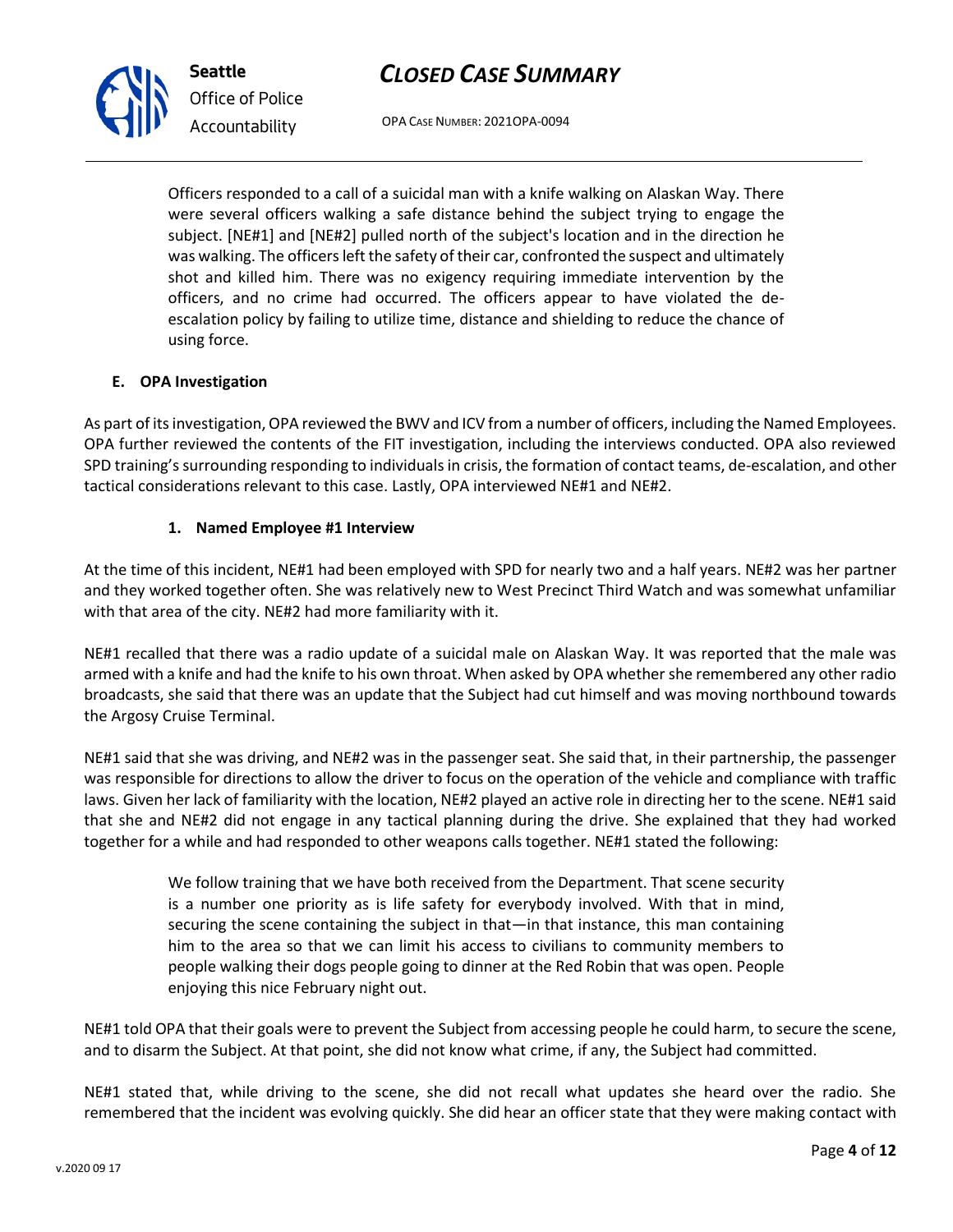

*Office of Police Accountability*

OPA CASE NUMBER: 2021OPA-0094

the Subject and asking for the air to be held. In her mind and particularly given that the Subject was armed with a knife, this indicated that she needed to get to the scene as quickly as she could. She and NE#2 did not engage in tactical planning after that point. She also did not go over the radio to assess the tactical plan because the air had been held. She did not recall NE#2 or herself checking the MDT for updates or her and NE#2 engaging in any discussions about the number of officers currently at the scene.

NE#1 recalled that she saw patrol vehicles with their emergency lights on south on Alaskan Way. She also observed three or four officers between those patrol vehicles and her patrol vehicle. She further saw the Subject walking in front of the officers, but she could not tell how far. As she approached, NE#1 told her to stop the vehicle in order to make contact with the Subject. She explained to OPA:

> [The] subject was a distance far enough away from us in front of our vehicle that we could—we believed we could—I believed we could communicate with him at that point. We could verbally communicate with him or we can communicate with them over the PA system, and our vehicle provided shielding.

NE#1 believed that they stopped at a distance that would allow them to communicate with the Subject, including using their patrol vehicle's PA system. They also felt that the distance would allow them time to communicate with the other officers. NE#1 recalled that, at the time they stopped the vehicle, the Subject was holding a knife (she described it as a "chef's knife") and had it to his throat. She recalled that he was facing away from her and NE#2 at the time, and towards the other officers. When asked about the decision to stop their vehicle where they did, NE#1 said that, had she made a U-turn further on Alaskan Way, she would have bypassed the threat and given the Subject access to community members, officers, and time to harm himself or others.

NE#1 said that, when she exited the patrol vehicle, she did not hear officers or the Subject saying anything. She did not see pedestrians in the immediate vicinity but knew that it was an area that community members could be. NE#1 and other officers gave the Subject orders to stop, but he did not comply and continued to walk forward with his knife. The Subject became focused on NE#2, who had exited from the passenger's side of the vehicle. NE#1 said that she did not approach the Subject and, instead, she remained behind the patrol vehicle, which she used as cover. OPA asked NE#1 what shielding NE#2 had available to him given how she stopped the patrol vehicle. She stated that he could have used the open door or that he could have moved behind the patrol vehicle.

NE#1 told OPA that, at that time, she observed the Subject begin to move towards NE#2 with the knife upheld. She described the Subject as moving "aggressively" forward and she heard him say: "Just do it." She believed that NE#2's life was at risk. She moved around the side of the vehicle and, as she perceived an imminent threat of serious bodily harm or death to NE#2, she fired her handgun. She did not recall how many times she fired.

NE#1 believed that she took sufficient steps to de-escalate prior to using force. She cited to turning off the patrol vehicle's siren in order to allow communication with the Subject. She said that their goal was to contain the Subject and disarm him, potentially using a less-lethal tool to do so. She felt that he could then be involuntarily detained.

NE#1 lastly asserted that her ultimate use of deadly force was permissible under SPD policy. Again, she contended that the Subject presented an imminent threat to NE#2, that the Subject had the apparent means, opportunity, and intent to do so.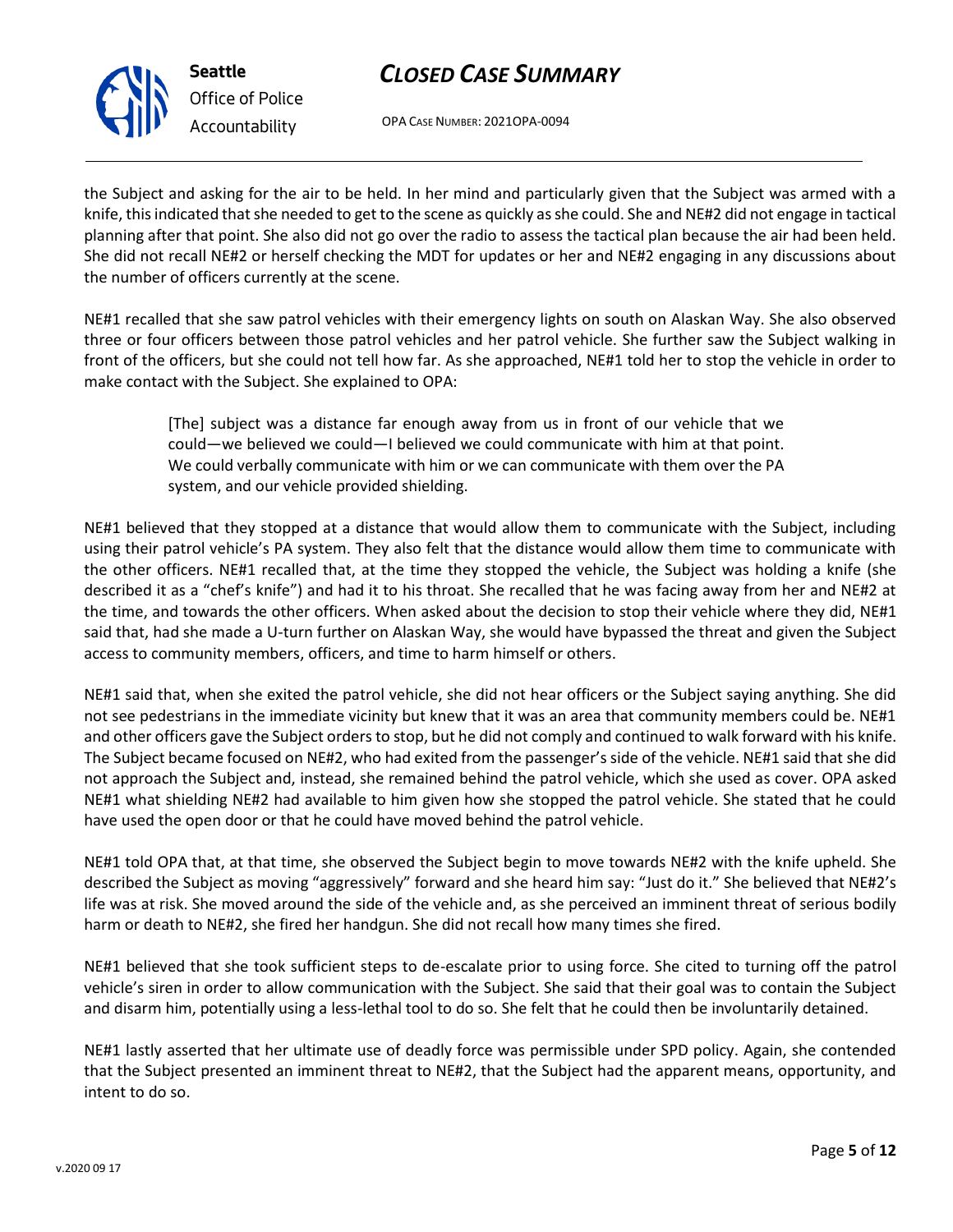OPA CASE NUMBER: 2021OPA-0094

## **2. Named Employee #2 Interview**

At the time of the incident, NE#2 had been employed by SPD for approximately six and a half years. He said that NE#1 was his steady partner and that they had been working together since around 2019. NE#2 stated that he was pretty familiar with the area around Alaskan Way and that NE#1 was somewhat familiar with it.

NE#2 recalled that he and NE#1 were at the West Precinct when the call concerning the Subject came over the radio. They began driving to the scene. NE#1 drove the patrol vehicle and NE#2 was the passenger. NE#2 said that he remembered hearing over the radio that a 40mm launcher was not available. He did not discuss this with NE#1. NE#2 did not remember making any request for information during the ride to the scene and he did not discuss tactics or planning with NE#2. He stated that they were focused on getting to the scene quickly.

NE#2 stated that he did not recall hearing the later radio update that a 40mm launcher was available and on scene, but he did remember hearing an officer ask for the air to be held. He said that, at this time, he was still trying to figure out where everyone else was at the scene and did not engage in tactical planning or the setting of roles between him and NE#1. He was not sure whether it would have changed his tactics and approach if he had recognized the availability of a 40mm launcher. Again, he said that his primary focus was getting to the scene and figuring out where everyone else was situated.

NE#2 stated that, as they proceeded towards Alaskan Way, he saw patrol vehicles with emergency lights on approximately two blocks down the street. He saw the Subject on the sidewalk and officers behind the Subject. When they turned onto Alaskan Way, he could see the knife. When asked to estimate the distance between the other officers and the Subject, NE#2 said that they were a "fair distance away." NE#2 described the Subject as moving up the sidewalk in a half-jog/half-walk. The Subject was looking back at the officers and, at times, holding the knife to his neck. NE#2 could not remember seeing any pedestrian or vehicular traffic in the Subject's path.

NE#2 did not know what, if any, crime the Subject had committed up until that point. He said that he did not use the MDT to get updates concerning the incident, because he was using it for directions and to look up information concerning the Subject. When asked by OPA why he did not actively check for updates, NE#2 again stated the need to get to the scene quickly. He noted that he was one of few patrol rifle-trained officers at the West Precinct and, getting to the scene would allow for him to get that resource there and to build in stand-off distance with the Subject.

NE#2 described the decision to stop the patrol vehicle where they did. He believed that, at the time, the Subject was approximately 16 to 20 feet away from them. He recalled that the Subject was looking at the other officers in that moment. He said that he did not consider driving further down the street and doing a U-turn so that they could link up with the other officers. He provided the following explanation:

> So he's on the sidewalk, he has a knife. We're on the waterfront. It's a large tourist area. There's restaurants, shops, right? All kinds of things. People are always, you know, on their bikes, walking dogs. So what I was trying to achieve was to contain him, I can't—we can't contain him. If we drive past him. If we drive past him, he could find any of these potential people who are out there and cause them harm. I wanted to achieve the tactical L that we generally train on. That way we could try to contain him and talk with him and get him to drop the knife.



**Seattle**

*Office of Police Accountability*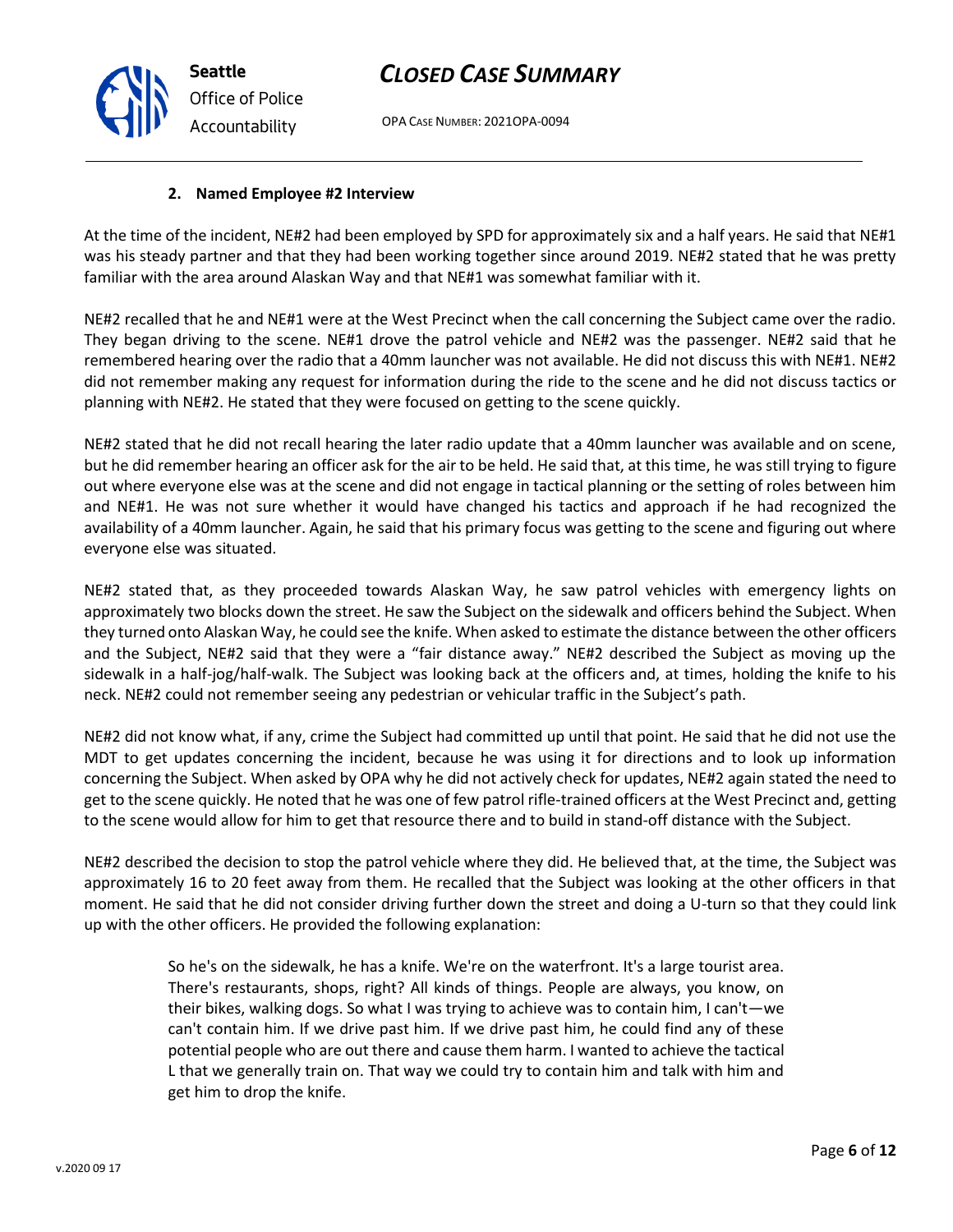# expected to engage in pre-planning. However, he said that most of their pre-planning was trying to figure out where they were going and how to get there. He also stated that the air was held prevented him from engaging in discussions with the officers already on scene.

He then fired, striking the Subject who fell to the ground.

NE#2 did not know what conversations were ongoing with the Subject at the time and whether other officers were speaking with him. He assumed that this was the case because he heard over the radio that officers were contacting the Subject. However, when he arrived, he saw the Subject moving away from the officers and he believed that the communication had broken down.

NE#2 said that, when they turned onto Alaskan Way and he viewed the Subject, his plan was to try to contain him. He believed that he and NE#1 were positioning themselves in a "tactical L." When asked why he did not use his patrol vehicle as cover and a shield, he opined that this was not an option. He said that, if he was inside the vehicle, he could not communicate with the Subject. He also stated that, had he remained in the vehicle, they would have been in the backdrop of the other officers if the Subject advanced towards them and they fired.

NE#2 believed that he de-escalated prior to using force as he tried to communicate with the Subject, he tried to place a barricade between himself and the Subject, and he gave the Subject orders to drop the knife. NE#2 further asserted that, given the Subject quickly advancing towards him with a knife, he had no option other than to fire at him and that his use of force was consistent with policy.

#### **ANALYSIS AND CONCLUSIONS:**

#### **Named Employee #1 - Allegation #1**

**Seattle**

*Office of Police*

*Accountability*

### *8.100 - De-Escalation 1. When Safe, Feasible, and Without Compromising Law Enforcement Priorities, Officers Shall Use De-Escalation Tactics in Order to Reduce the Need for Force*

"De-escalation tactics and techniques are actions used by officers, when safe and without compromising law enforcement priorities, that seek to minimize the likelihood of the need to use force during an incident and increase the likelihood of voluntary compliance." (SPD Policy 8.100-POL-1.)

# *CLOSED CASE SUMMARY*

OPA CASE NUMBER: 2021OPA-0094

NE#2 said that, when he got out of the patrol vehicle, he could clearly see the knife. He did not notice any pedestrians or vehicles in the immediate vicinity, but he said that he was focused on the Subject. NE#2 said that, after exiting the patrol vehicle, the Subject faced him and began approaching him. NE#2 said that he was looking for cover at that point

and moved backwards in an attempt to use the patrol vehicle. When asked what he did immediately after exiting the patrol vehicle, he said that he closed the door, gave the Subject commands, and then moved backwards. NE#2 stated that the Subject continued to move towards him and that the Subject shifted his grip on the knife, holding

it up and pointing it down. NE#2 kept moving back and giving the Subject commands to drop the knife. NE#2 did not remember what the Subject may have been saying at the time. NE#2 explained that he was trying to move back behind the vehicle in order to de-escalate, but that the Subject was quickly advancing towards him. He said that, at this time, he believed that, if he did not fire his patrol rifle, the Subject would try to stab him and could kill him. He told OPA that he had been trained on the 21-foot rule and explained that this meant that, if a person was within 21 feet of an

officer and armed with a knife, they could quickly advance and stab the officer without the officer being able to react.

When asked by OPA how the Department trains officers to respond to these types of calls, NE#2 said that officers are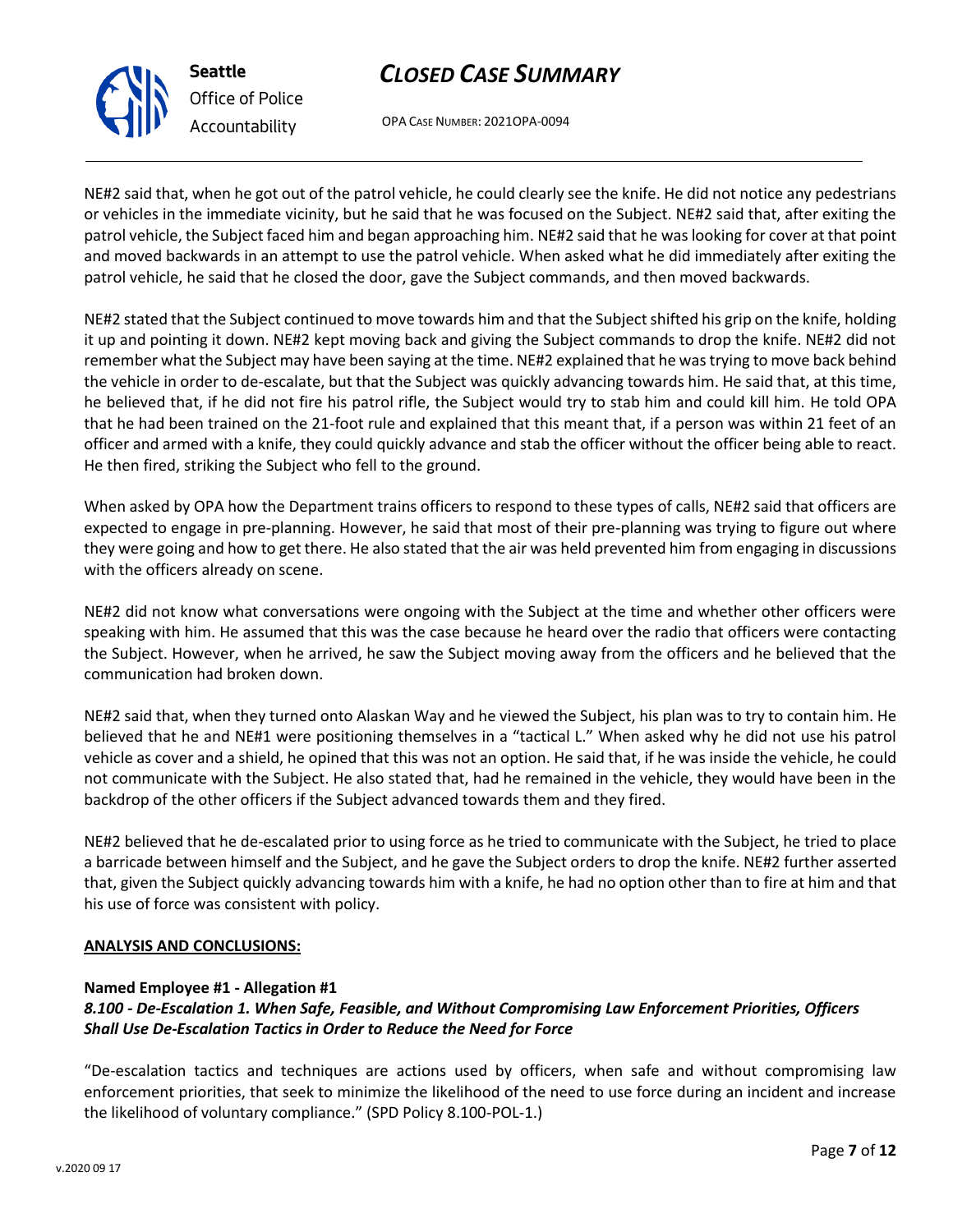

OPA CASE NUMBER: 2021OPA-0094

The policy further instructs that: "When safe and feasible under the totality of circumstances, officers shall attempt to slow down or stabilize the situation so that more time, options and resources are available for incident resolution." (*Id*.) Officers are also required, "when time and circumstances permit," to "consider whether a subject's lack of compliance is a deliberate attempt to resist or an inability to comply based on factors" such as "mental impairment…drug interaction…[and/or] behavioral crisis." (*Id*.) These mental and behavioral factors should be balanced by the officer against the facts of the incident "when deciding which tactical options are the most appropriate to bring the situation to a safe resolution." (*Id*.)

The policy gives several examples of de-escalation, which include mitigating the immediacy of the threat to give officers time to use extra resources and to call more officers or specialty units and increasing the number of officers on scene to thus increase the ability to use less force. (*Id*.) Other examples of de-escalation include, but are not limited to:

- Placing barriers between an uncooperative subject and officers;
- Containing the threat;
- Decreasing exposure to the potential threat by using distance, cover and concealment;
- Avoidance of physical confrontation unless immediately necessary to protect someone or stop dangerous behavior;
- Using verbal techniques, such as "Listen and Explain with Equity and Dignity" (LEED) to calm an agitated subject and promote rational decision making;
- Calling extra resources, including CIT officers and officers equipped with less-lethal tools; and
- Using "any other tactics and approaches that attempt to achieve law enforcement objectives by gaining the compliance of the subject.

De-escalation is inarguably a crucial component of the Department's obligations under the Consent Decree; however, it is not purposed to act as an absolute bar to enforcing the law when necessary. That being said, where officers fail to fully de-escalate and instead act in a manner that increases the need for force and the level of force used, such conduct is inconsistent with the Department's policy and expectations.

Based on the totality of the evidence – including the video, the statements by the Named Employees, and Department training – OPA concludes that the Named Employees violated SPD's de-escalation policy during this incident.

### **A. Tactical Planning and Discussions**

At the outset, OPA finds that the Named Employees failed to engage in any planning or tactical discussions prior to using force. The Named Employees both told OPA that they had been partners for a period of time and had responded to weapon calls in the past. However, that they responded to such calls previously did not excuse them from communication and planning during this incident.

There was no discussion between them concerning what roles they would play at the scene, how they would approach the Subject, or what potential plan the other officers who were already there may have formulated. To this end, the Named Employees made no attempt to engage with these other officers to determine the plan. Indeed, such a plan had already been formulated and the officers – both SPD and PSPD – were appropriately following the Subject at a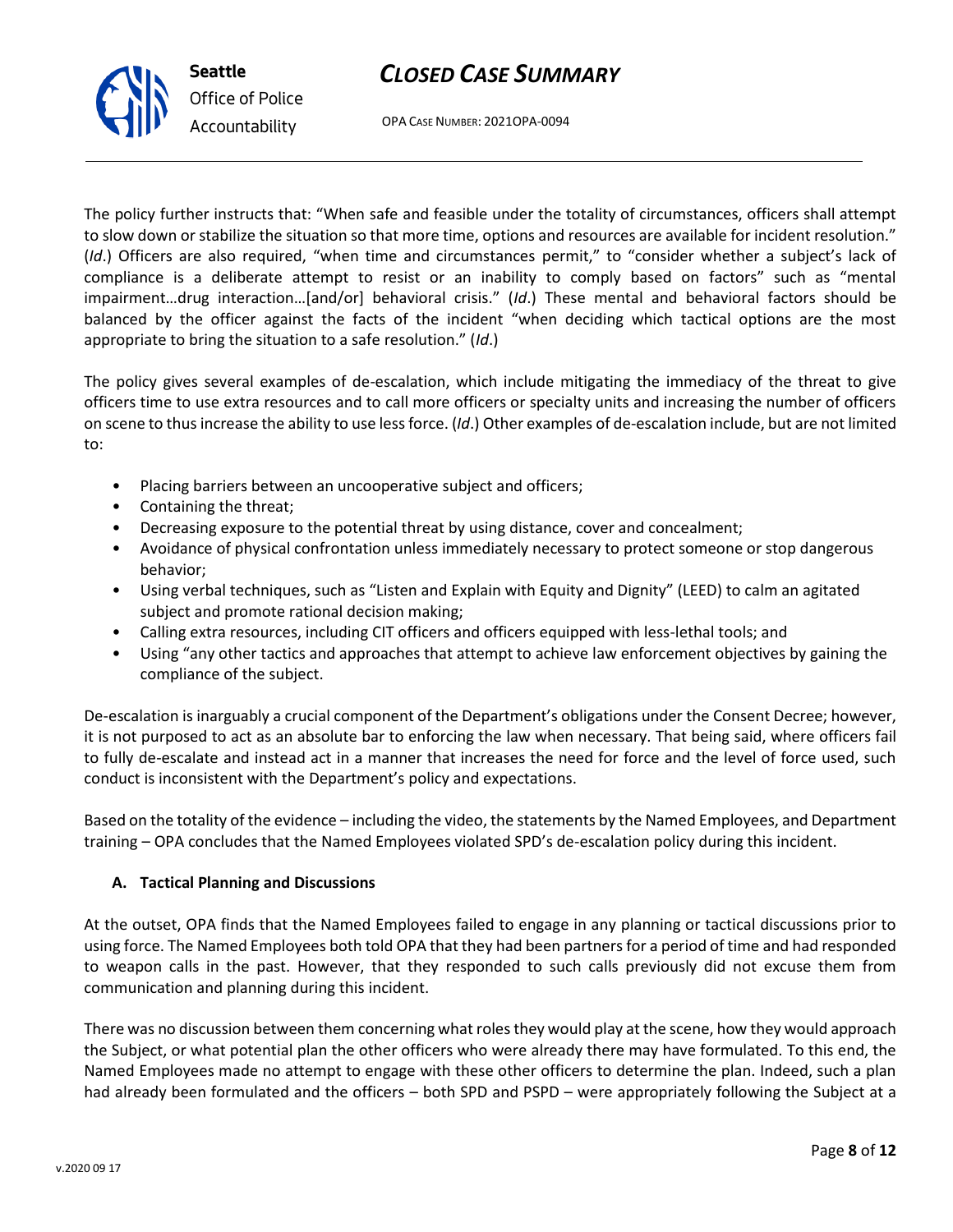

OPA CASE NUMBER: 2021OPA-0094

distance, moving him away from populated areas, trying to communicate with him, and assigned PSPD Officer #1 to take lead with his 40mm launcher.

While both officers said that such communication was prevented because of WO#1's request that the air be held, this did not occur until virtually right before the Named Employees turned on Alaskan Way. Prior to that time, there were multiple updates that came over the radio and the Named Employees had the opportunity to coordinate with the officers already on scene. NE#1 said that she was focused on driving at the time and NE#2 said that he was trying to make sure that they got to the scene quickly; however, NE#2 could have gone over the radio as he was the passenger, even if only to inform the other officers that they were arriving and asking where they should situate themselves.

By not doing so, the decision-making by NE#1 and NE#2 fundamentally altered the officers' existing plan, which was consistent with Department training and tactics, and sped the incident up, ultimately contributing to the fatal shooting.

### **B. Positioning of the Patrol Vehicle**

At her interview, NE#1 said that NE#2 told her to stop the patrol vehicle where they did. NE#2 stated that he they parked the patrol vehicle in that location for two main reasons. First, they did so to create containment. Second, he stated that he meant to create a tactical L through the positioning of the patrol vehicle.

In assessing NE#2's first explanation, OPA finds a recent decision in 2020OPA-0519 to be instructive. In that case, officers were responding to a call of an individual in crisis with a knife. The first officer to respond to the scene positioned his patrol vehicle directly in the path of the individual. He then emerged from the patrol vehicle with a K-9. This created a situation where the officer was directly in the line of sight of the individual and in his immediate path. This was exacerbated by the fact that the officer had no cover at the time.

The positioning of the patrol vehicle here yielded the same result. Here, NE#1 parked the vehicle in the path of the Subject and doing so caused the Subject to focus his attention on NE#2. At that time, NE#2 got out of the vehicle with his patrol rifle in his hands, closed the door, and moved away from cover. The Subject then moved towards NE#2 with the knife and, when this occurred, NE#2's options for responding to this in any manner other than using deadly force were extremely limited if not non-existent.

With regard to positioning themselves in a tactical L, OPA recognizes that this is a trained tactic. However, whether to use this tactic is not universal and expected in every situation. The decision to create a tactical L has to be balanced against the interruption the positioning of the patrol vehicle had in the existing plan held by the officers. Again, those officers were doing exactly what was expected from them. They were following the Subject slowly and from a significant distance, they were moving him away from a populated area, they were assigning roles, and they had an officer with a 40mm launcher taking the lead. The Named Employees' driving, and positioning of their vehicle, changed all of this, sped up a situation that was moving slowly, and increased the likelihood that deadly force would be used. This is exactly what the de-escalation policy is purposed to avoid and protect against.

Lastly, OPA disagrees with both of the Named Employees concerning their decision to park the vehicle in the Subject's path versus driving further, making a U-turn, and then emerging to join with the other officers. Both of the Named Employees said that they did not do so, in significant part, because this would allow the Subject access to community members. However, there were no community members visible at the time. Moreover, the officers were moving the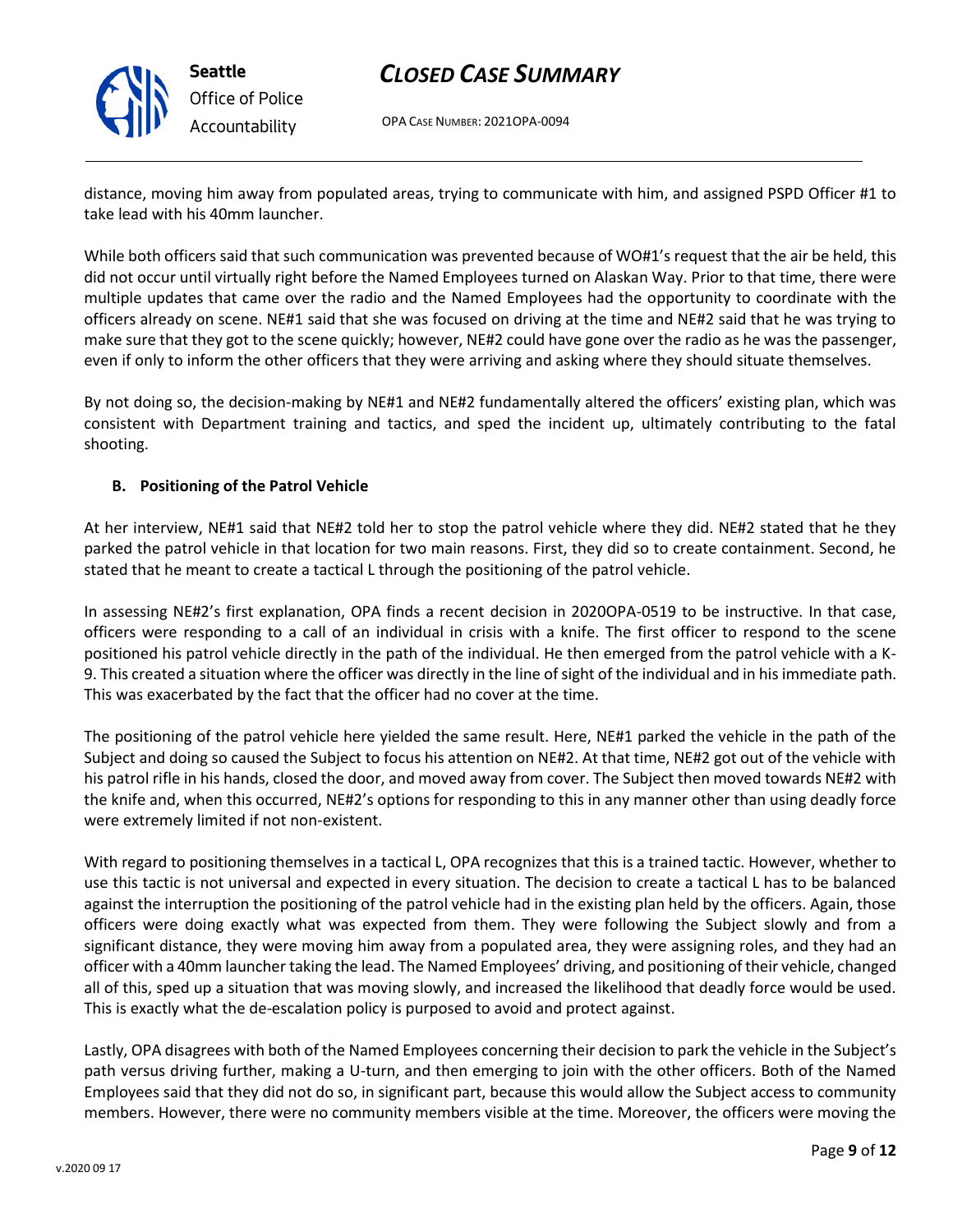

OPA CASE NUMBER: 2021OPA-0094

Subject into a less populated area that would have been safer for all involved. As such, OPA does not believe that this provided a justification for parking the patrol vehicle where they did.

### **C. Time, Distance, and Shielding**

Most fundamentally, the actions and decision-making by the Named Employees undermined time, distance, and shielding.

First, as discussed above, the Named Employees pulling in front of the Subject, and NE#2 emerging in front of him with a patrol rifle, eliminated time. In OPA's perspective, this is the most important of the factors as everything else flows from time. If there is more time, there are fewer bad decisions, there is more opportunity to gain voluntarily compliance, and there is less of a chance that someone will react in a fashion that sets force – and potentially deadly force – in motion. Here, the officers already on scene were taking advantage of time. They were not rushing the incident, and they were letting the Subject walk from a safe distance. Importantly, the Subject was not committing a crime and had not threatened anyone but himself. Time would have allowed the situation to evolve, it would have given the officers more opportunity to build a rapport with the Subject, it would have allowed them to call in more resources (including supervisors, crisis response teams, and trained negotiators, as examples), and it would have permitted them to walk with the Subject until he moved out of an area where community members were present. Had that been able to occur, as long as the officers kept their distance, the threat would have been minimal, and they could have taken as long as needed to reach a peaceful resolution. However, because of the Named Employees' decision-making, all of this was preempted, and these options were eliminated.

Second, the Named Employees' positioning and then NE#2 getting out of the patrol vehicle and moving into the street eliminated distance. Notably, prior to that moment, the other officers were a significant distance away from the Subject and following slowly behind him. The Named Employees closed the distance to the Subject when they parked between 15 to 20 feet away and created a scenario where the other officers were pushing the Subject directly into the path of the Named Employees. Inherently, this closed the distance between the Subject and officers unnecessarily and made it more likely that they would come into close contact, increasing the likelihood that force would be used.

Third, the Named Employees – specifically NE#2 – took away shielding. NE#2 made the decision to get out of the patrol vehicle, to close the door, and to step out into open space. At that time, there was nothing between him and the Subject. He had nothing to step behind or to take cover behind. As a result, the Subject began advancing towards NE#2 and NE#2 was stuck. His options had been reduced to using deadly force and that is what he did. However, NE#2 had better options available to him. He could have stayed behind the patrol vehicle's door, or he could have moved around the front of the patrol vehicle, positioning himself behind it. He did not do either.

While perhaps one of these standing alone would not be sufficient to establish a failure to de-escalate, that all three components of de-escalation were not complied with convinces OPA that the Named Employees violated policy.

### **D. Conclusion**

Officers are regularly placed in life and death situations. For this reason, they receive significant training on tactics, the formation of contact teams, and de-escalation to increase the likelihood that the use of deadly force is avoided if at all possible. Here, the Named Employees engaged in tactics and decision-making that increased the odds that force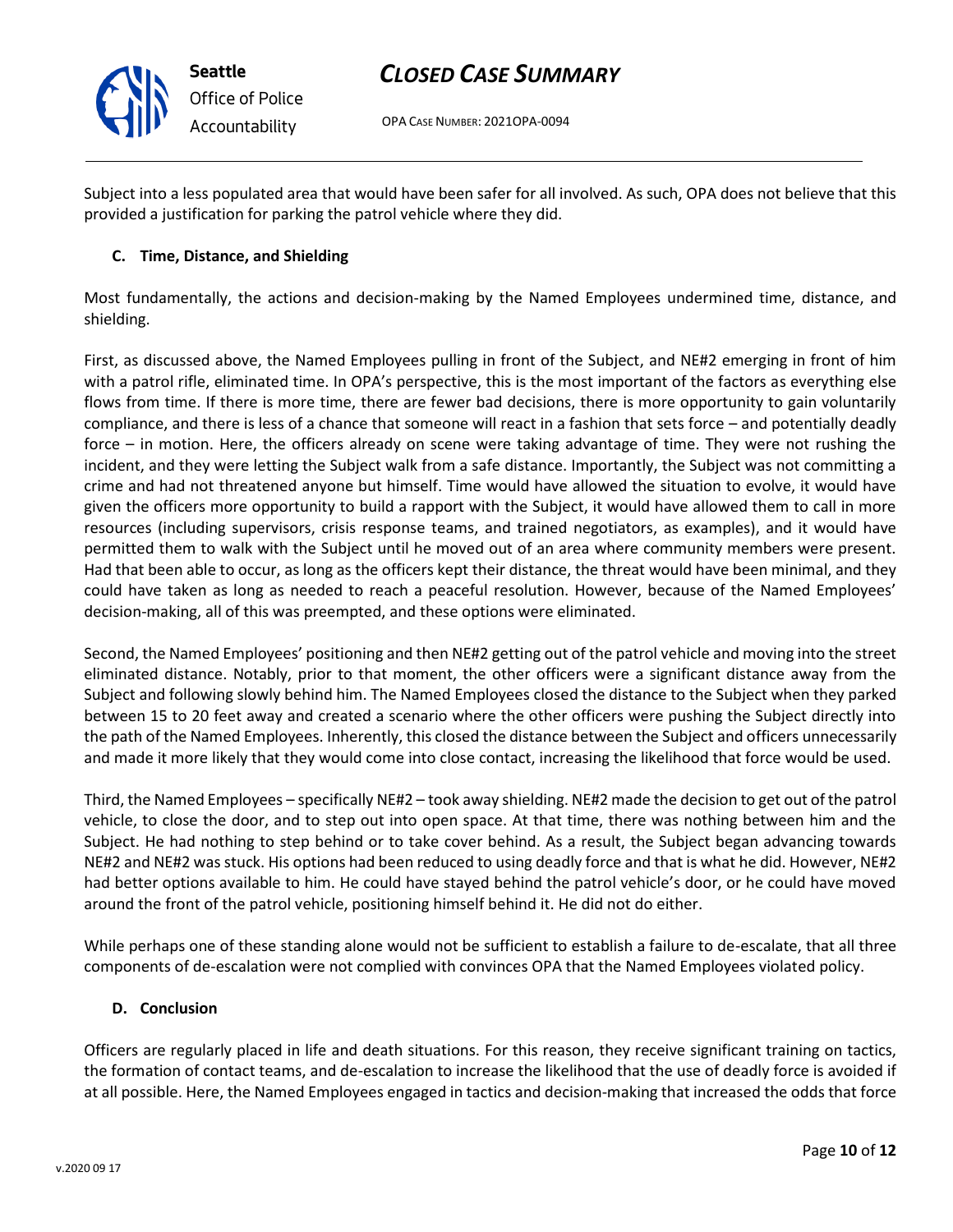

*Office of Police Accountability*

# *CLOSED CASE SUMMARY*

OPA CASE NUMBER: 2021OPA-0094

would be used and, more concerningly, failed to ensure time, distance, or shielding. This caused the breakdown of the plan employed by the officers on scene and ultimately resulted in the fatal shooting of the Subject.

Given this, OPA finds that both officers acted inconsistent with the Department's de-escalation policy and recommends that this allegation be Sustained as against them.

Recommended Finding: **Sustained**

### **Named Employee #1 - Allegation #2** *8.200 - Using Force 4. Use of Deadly Force*

SPD Policy 8.200-POL-4 governs the use of deadly force by SPD employees. It states that: "Deadly force may only be used in circumstances where threat of deadly or serious physical injury to the officer or others is imminent." The policy defines an imminent danger as when an objectively reasonable officer believes that: (1) "A suspect is acting or threatening to cause death or serious physical injury to the officer or others"; (2) "The suspect has the means or instrumentalities to do so"; and (3) "The suspect has the opportunity and ability to use the means or instrumentalities to cause death or serious physical injury." (SPD Policy 8.200-POL-4.) Deadly force must also be reasonable, necessary, and proportional as defined under SPD Policy 8.200-POL-1.

That OPA finds that the Named Employees failed to de-escalate does not require, in and of itself, a determination that the deadly force used was inconsistent with policy. Again, OPA believes its precedent in this area to be instructive. In 2020OPA-0519, OPA reasoned that, although the involved officer failed to de-escalate, the individual who was fatally shot made a decision to turn and face the officer and lunge at the officer with a knife. When that decision was made and the officer was faced with imminent bodily harm, that officer was entitled to use force to prevent this from occurring.

Similarly, here, the Subject made the decision to advance at NE#2 with the knife raised and pointed down. When the Subject did so, NE#2 was authorized to use force to defend himself, even deadly force. Indeed, at that time, all of the elements of SPD Policy 8.200-POL-4 were met. Specifically, the Subject was threatening to cause serious injury or death to NE#2, he had the means to do so as he was holding a knife in his hand, and he had the opportunity to do so as he moved towards NE#2, even though NE#2 told him repeatedly to stop. As such, while OPA finds that the Named Employees' actions and decision-making increased the likelihood that force would be used, it was not necessarily the causal factor behind the Subject's decision to advance towards NE#2. That decision was his alone.

Ultimately, together with 2020OPA-0519, this is the second case that OPA has seen in which SPD officers did not apply appropriate tactics and failed to de-escalate in a situation with an individual armed with a knife. In 2020OPA-0519, OPA issued a four-part Management Action Recommendation purposed to help the Department prevent such a situation from happening again. OPA renews that Management Action here and sets forth the below requests.

First, OPA firmly believes that SPD needs to revamp the training for responding to individuals with knives. For example, the training needs to be more dynamic and to occur outdoors with multiple moving parts. SPD specifically needs to focus on individuals with knives who are not static, but who are either moving towards or away from officers. While expensive and time consuming, the risks are simply too high to not move forward with this as soon as possible. OPA is committed to working with SPD to build out these training scenarios using past and current cases and to assist in creating the various contingencies that officers may see. In making this recommendation, OPA recognizes the current